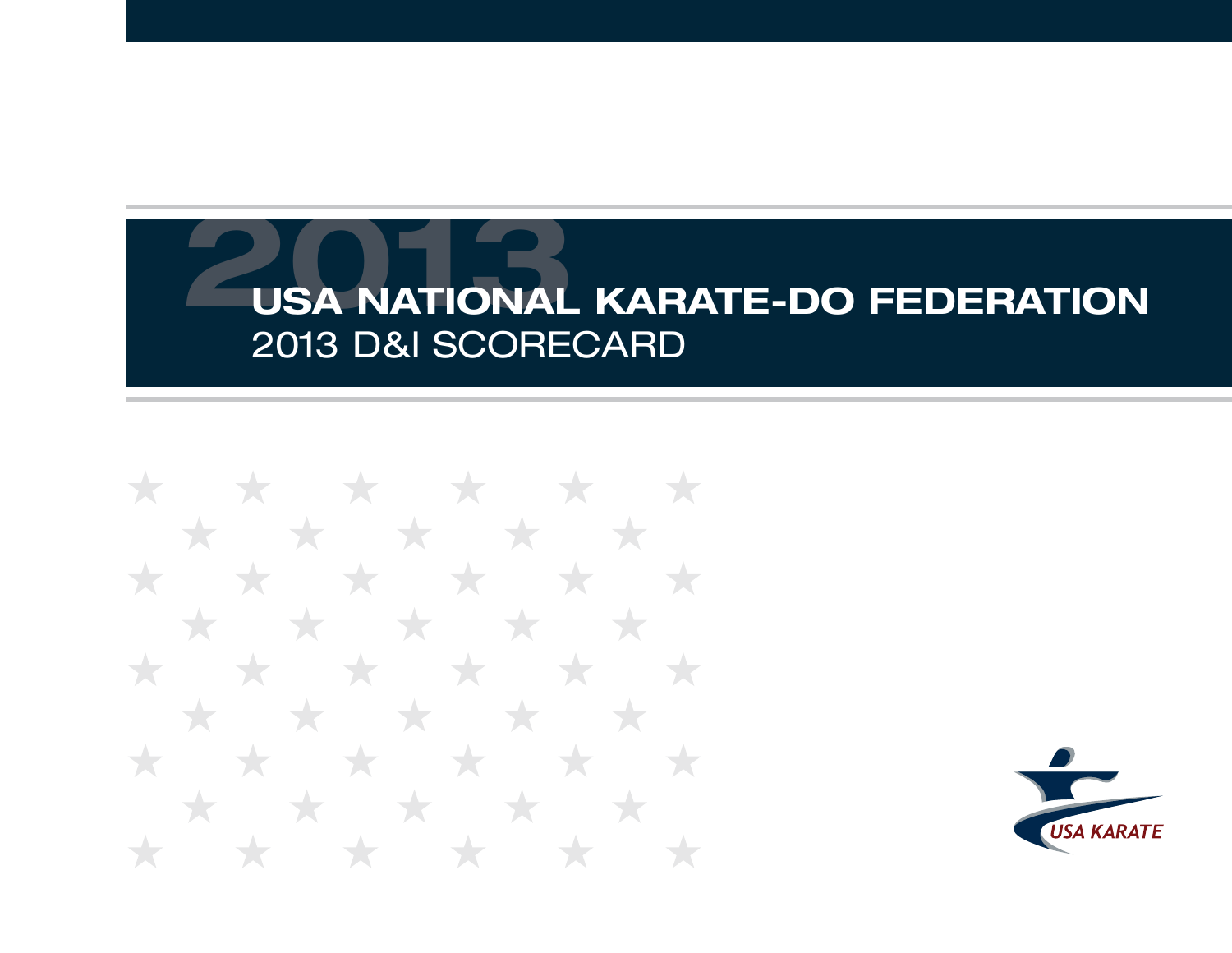

#### How the D&I Scorecard is collected and prepared

In accordance with the Ted Stevens Act, the USOC's Diversity and Inclusion department annually collects diversity data from the USOC, NGBs and HPMOs. The data is due April 1 and is based on each organization's demographic data as of Dec. 31 from the previous year.

Once the data is collected, the USOC works with a consultant to compile more than 4,000 data points into unique scorecards for each NGB, HPMO, and one for the USOC.

#### How to interpret the colors and numbers in the D&I **Scorecard**

Scores and colors are given as a percent of the benchmark. For simplicity, the scorecard uses green, yellow and red. Green indicates 85 percent or greater; yellow for 69-84 percent; and red signifies 68 percent or lower. Note that red is indicative of an opportunity to grow the sport and should be viewed as a positive prospect for creating strategy.

The color scheme allows for a quick indication of where an opportunity might exist, but it should also be put into context. In some cases, the numbers are quite small, so a change of one or two people can be very significant. Therefore red, although noteworthy, does not necessarily indicate failure.

#### How Benchmarks in the USOC D&I Scorecard are derived

The benchmark is derived from a combination of the U.S. Census, NCAA, and the specific NGB or HPMO's data. The benchmarks are tailored to each NGB and HPMO to adjust for their staff size, financial resources and uniqueness of their sport. For example, USA Volleyball's benchmark for membership data is based on 50 percent U.S. Census data and 50 percent NCAA data. For other sports like Team Handball, NCAA data is not applicable.

The D&I Scorecard measures the diversity of the USOC, NGB and HPMO's board of directors, standing committees, staff, membership, national team coaches and athletes, and developmental team coaches and athletes. The scorecard also measures the participation of women, people of color (African American/Black, Asian, Hispanic, Native American, Pacific Islander and two or more races), persons with disabilities and veterans.

The benchmarks are designed to provide an assessment and comparison of the NGBs and/or HPMOs while considering the uniqueness of each organization. For example, the benchmark for the percent of female coaches on the team is based on the percent of women on the team. Simply, the coaching staff should reflect the diversity of the team. This factor is important because some sports, like boxing, have not had female participation as long as other sports, like swimming, for instance. Therefore, fewer female coaches in boxing would be expected (at this point in time).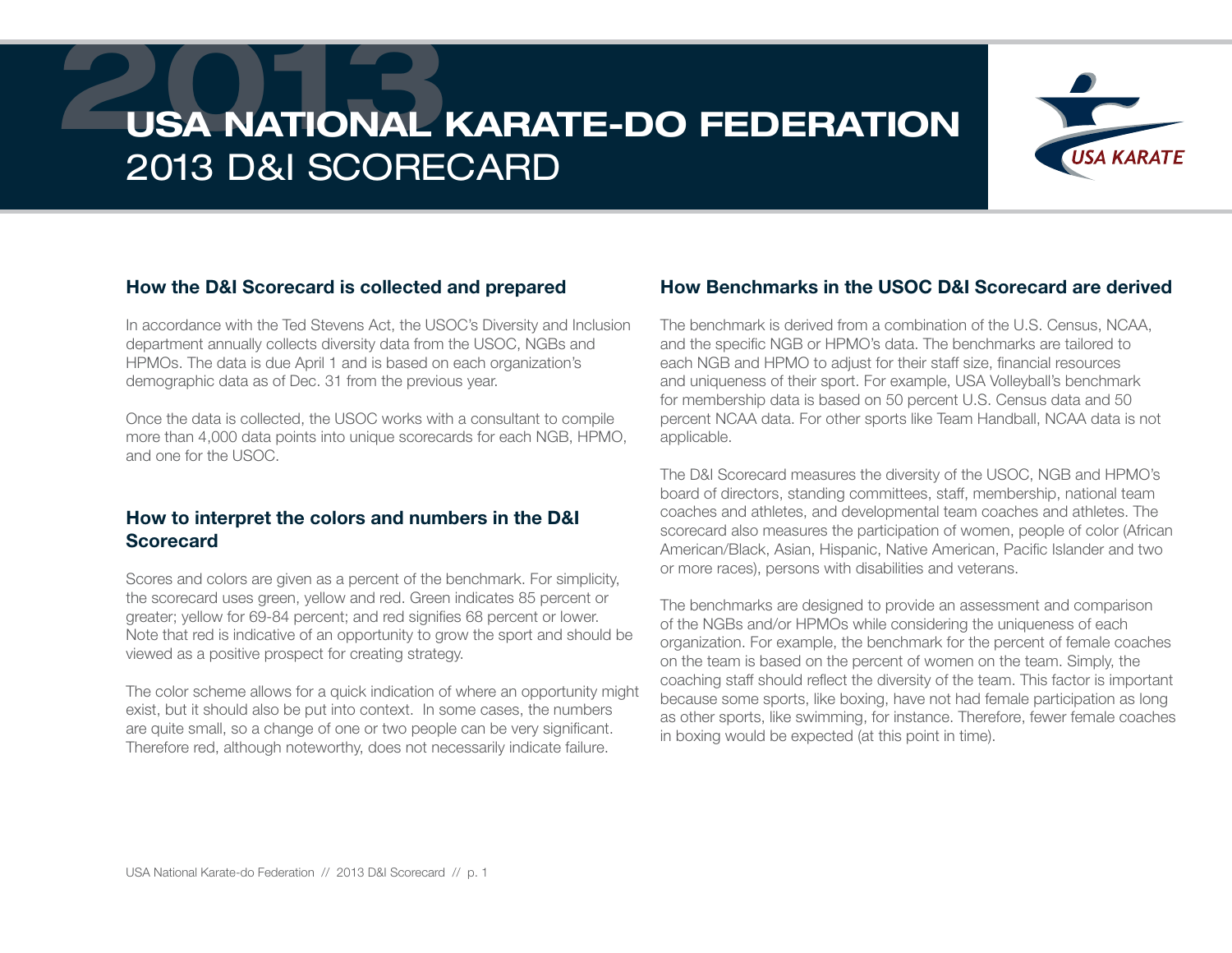

### PEOPLE OF COLOR

|                                         | # Total Employees/<br><b>Members</b> | % People of Color | <b>Benchmark</b>    | % Benchmark<br><b>Achieved</b> | # Of Hires To<br><b>Benchmark</b> |
|-----------------------------------------|--------------------------------------|-------------------|---------------------|--------------------------------|-----------------------------------|
| <b>Board of Directors</b>               | $\mathcal G$                         | 22.22             | 23.29               | 95.41                          | $\bigcirc$                        |
| <b>Executive Committee</b>              | $\circ$                              | N/A               | $\circlearrowright$ | N/A                            | $\circ$                           |
| <b>Standing Committees</b>              | 37                                   | 35.13             | 8.75                | 401.49                         | $\circ$                           |
| Professional Staff                      | 5                                    | 0.00              | 25.21               | 0.00                           |                                   |
| NGB Membership                          | 2,200                                | 0.00              | 22.05               | 0.00                           | 485                               |
| National Teams (Athletes)               | 48                                   | 43.75             | $\bigcirc$          | 0.00                           | $\circlearrowright$               |
| National Teams (Coaches & Non-Athletes) | 10                                   | 10.00             | 38.32               | 26.10                          | 3                                 |
| Total                                   | 2,309                                | 1.60              |                     |                                |                                   |
| Average                                 |                                      | 18.52             |                     | 87.16                          |                                   |

**Benchmark Legend** 85% to 100+ 69 to 84%  $\blacksquare$  <68%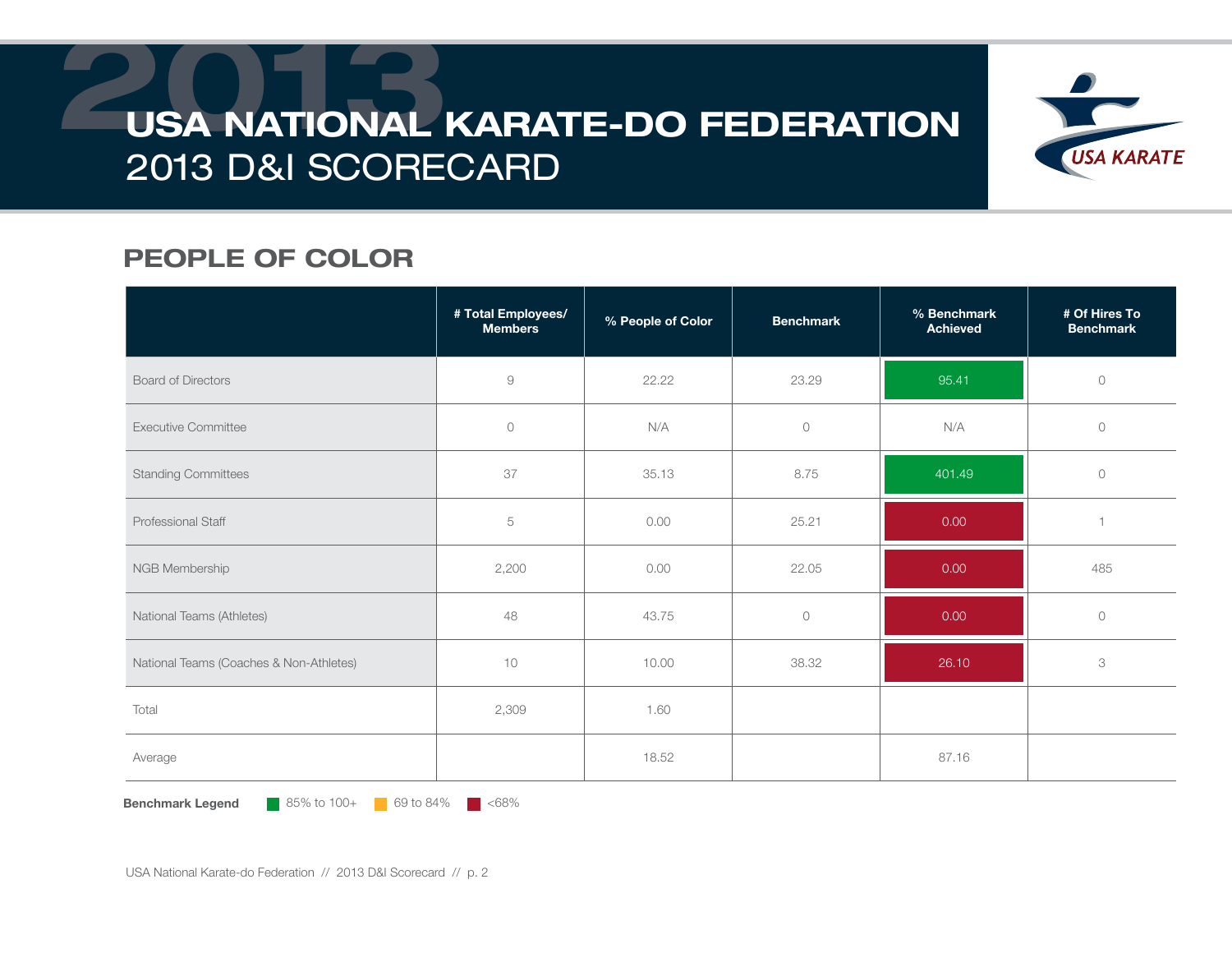

#### WOMEN

|                                         | # Total Employees/<br><b>Members</b> | % Women | <b>Benchmark</b>    | % Benchmark<br><b>Achieved</b> | # Of Hires To<br><b>Benchmark</b> |
|-----------------------------------------|--------------------------------------|---------|---------------------|--------------------------------|-----------------------------------|
| <b>Board of Directors</b>               | 9                                    | 11.11   | 36.78               | 30.21                          | $\sqrt{2}$                        |
| <b>Executive Committee</b>              | $\circ$                              | N/A     | $\circlearrowright$ | N/A                            | $\circ$                           |
| <b>Standing Committees</b>              | 37                                   | 21.62   | 41.88               | 51.62                          | $\overline{7}$                    |
| Professional Staff                      | 5                                    | 40.00   | 64.67               | 61.85                          |                                   |
| NGB Membership                          | 2,200                                | 40.90   | 34.79               | 117.56                         | $\circ$                           |
| National Teams (Athletes)               | 48                                   | 45.83   | 40.9                | 112.05                         | $\circ$                           |
| National Teams (Coaches & Non-Athletes) | 10                                   | 40.00   | 43.07               | 92.87                          | $\bigcirc$                        |
| Total                                   | 2,309                                | 40.58   |                     |                                |                                   |
| Average                                 |                                      | 33.24   |                     | 77.70                          |                                   |

**Benchmark Legend** 85% to 100+ 69 to 84%  $\blacksquare$  <68%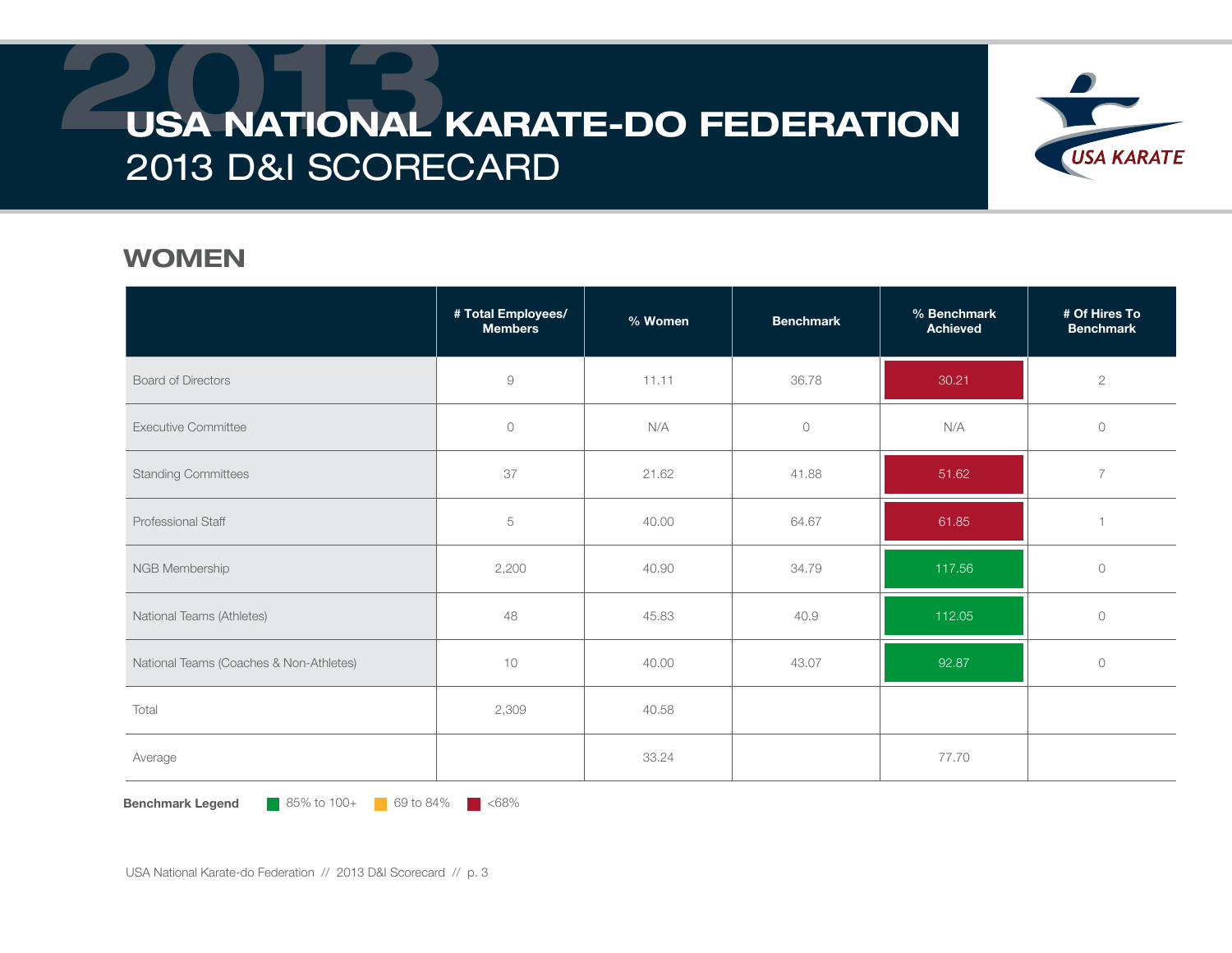

#### PERSONS WITH DISABILITIES

|                                         | # Total Employees/<br><b>Members</b> | % Persons With<br><b>Disabilities</b> | <b>Benchmark</b> | % Benchmark<br><b>Achieved</b> | # Of Hires To<br><b>Benchmark</b> |
|-----------------------------------------|--------------------------------------|---------------------------------------|------------------|--------------------------------|-----------------------------------|
| <b>Board of Directors</b>               | 9                                    | 0.00                                  | 7.00             | 0.00                           |                                   |
| <b>Executive Committee</b>              | $\circlearrowright$                  | N/A                                   | 7.00             | N/A                            | $\circ$                           |
| <b>Standing Committees</b>              | 37                                   | 0.00                                  | 7.00             | 0.00                           | 3                                 |
| Professional Staff                      | 5                                    | 0.00                                  | 7.00             | 0.00                           | $\circlearrowright$               |
| NGB Membership                          | 2,200                                | 0.27                                  | 7.00             | 3.86                           | 148                               |
| National Teams (Athletes)               | 48                                   | 0.00                                  | 7.00             | 0.00                           | 3                                 |
| National Teams (Coaches & Non-Athletes) | 10                                   | 0.00                                  | 7.00             | 0.00                           |                                   |
| Total                                   | 2,309                                | 0.26                                  |                  |                                |                                   |
| Average                                 |                                      | 0.05                                  |                  | 0.64                           |                                   |

**Benchmark Legend** 85% to 100+ 69 to 84%  $\blacksquare$  <68%

USA National Karate-do Federation // 2013 D&I Scorecard // p. 4